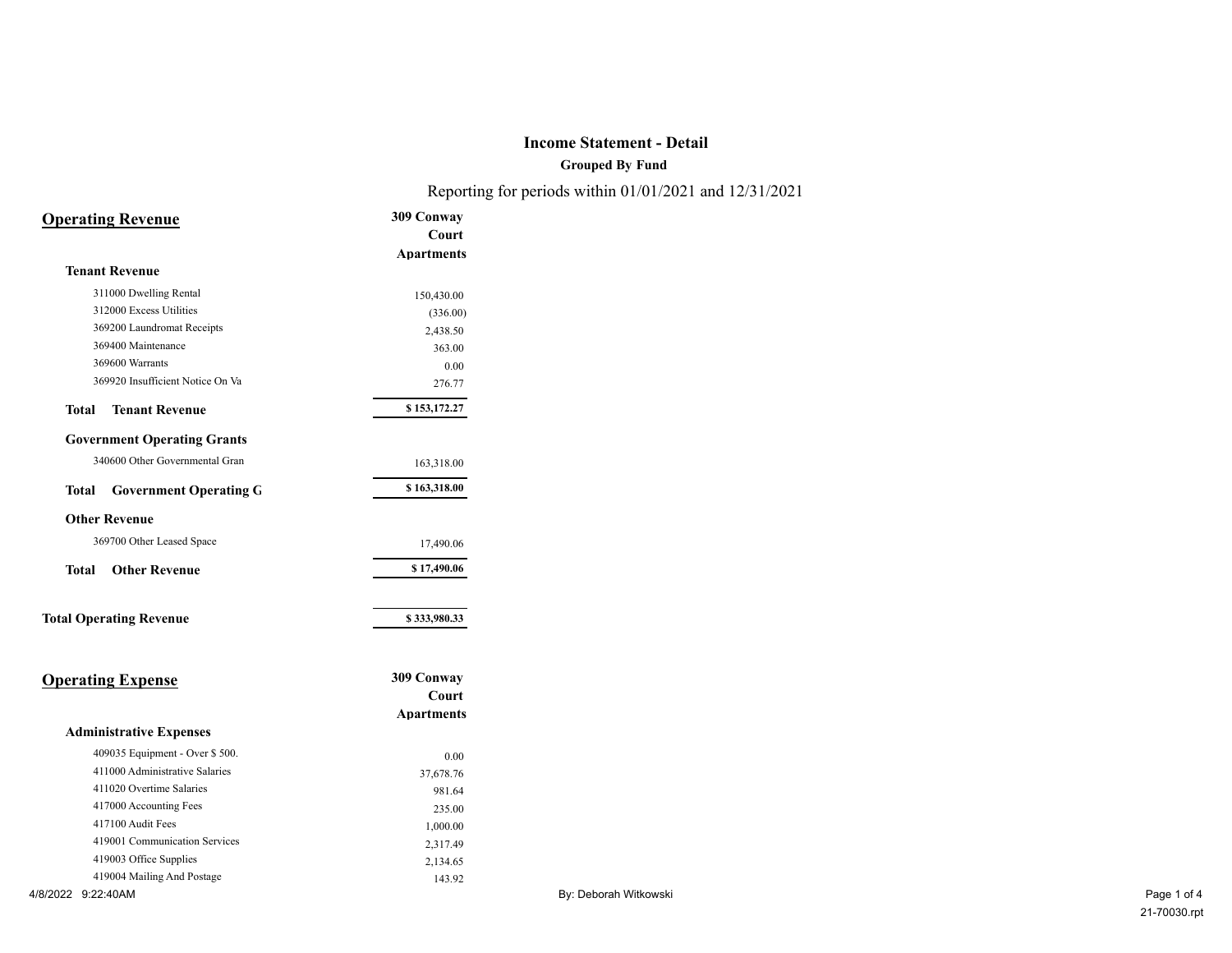### **Grouped By Fund**

Reporting for periods within 01/01/2021 and 12/31/2021

| <b>Operating Expense</b>                | 309 Conway        |
|-----------------------------------------|-------------------|
|                                         | Court             |
|                                         | <b>Apartments</b> |
| 419014 Cable Television Service         | 274.93            |
| 419020 Miscellaneous Expense            | 521.20            |
| 419029 High Speed Internet              | 1,482.94          |
| 419080 Computer Programming O           | 0.00              |
| 419082 Computer Software Purch          | 0.00              |
| 454000 Employee Benefit Contrib         | 4,704.54          |
| 454001 Medicare Reimbursement           | 1,102.51          |
| 454011 Health Insurance - Cdphp         | 20,347.65         |
| 454014 Dental Benefits                  | 1,277.12          |
| 454015 Vision Plan Benefit              | 378.18            |
| 454020 Nys Retirement - Tha Sha         | 13,787.00         |
| Total<br><b>Administrative Expenses</b> | \$88,367.53       |
| <b>Tenant Services</b>                  |                   |
| 423000 Tenant Services Cost             | 1,501.16          |
| <b>Tenant Services</b><br>Total         | \$1,501.16        |
| <b>Utilities</b>                        |                   |
| 431000 Water Expense                    | 2,269.58          |
| 432000 Electricity                      | 14,893.61         |
| 433000 Gas                              | 5,621.80          |
| 439000 Sewer Expense                    | 4,693.19          |
| Total<br><b>Utilities</b>               | \$27,478.18       |
| <b>Maintenance</b>                      |                   |
| 441000 Maintenance & Op Labor           | 24,812.11         |
| 441010 Maintenance Salary Pt            | 13,730.33         |
| 441020 Overtime Salaries - Main         | 2,040.91          |
| 442000 Maintenance & Op Mater           | 7,528.00          |
| 442001 Materials - Appliances           | 1,891.57          |
| 442002 Materials - Paint                | 103.50            |
| 442003 Materials - Janitorial           | 2,508.52          |
| 442004 Materials - Heating & Plu        | 2,126.15          |
| 442005 Materials - Electrical           | 744.62            |
| 442006 Materials - Locks                | 856.70            |
| 442007 Materials - Grounds              | 1,064.71          |
| 442008 Vehicle Repairs                  | 304.75            |
| 442009 Vehicle Gas                      | 1,254.49          |

443000 Maintenance & Op Contr 26,365.00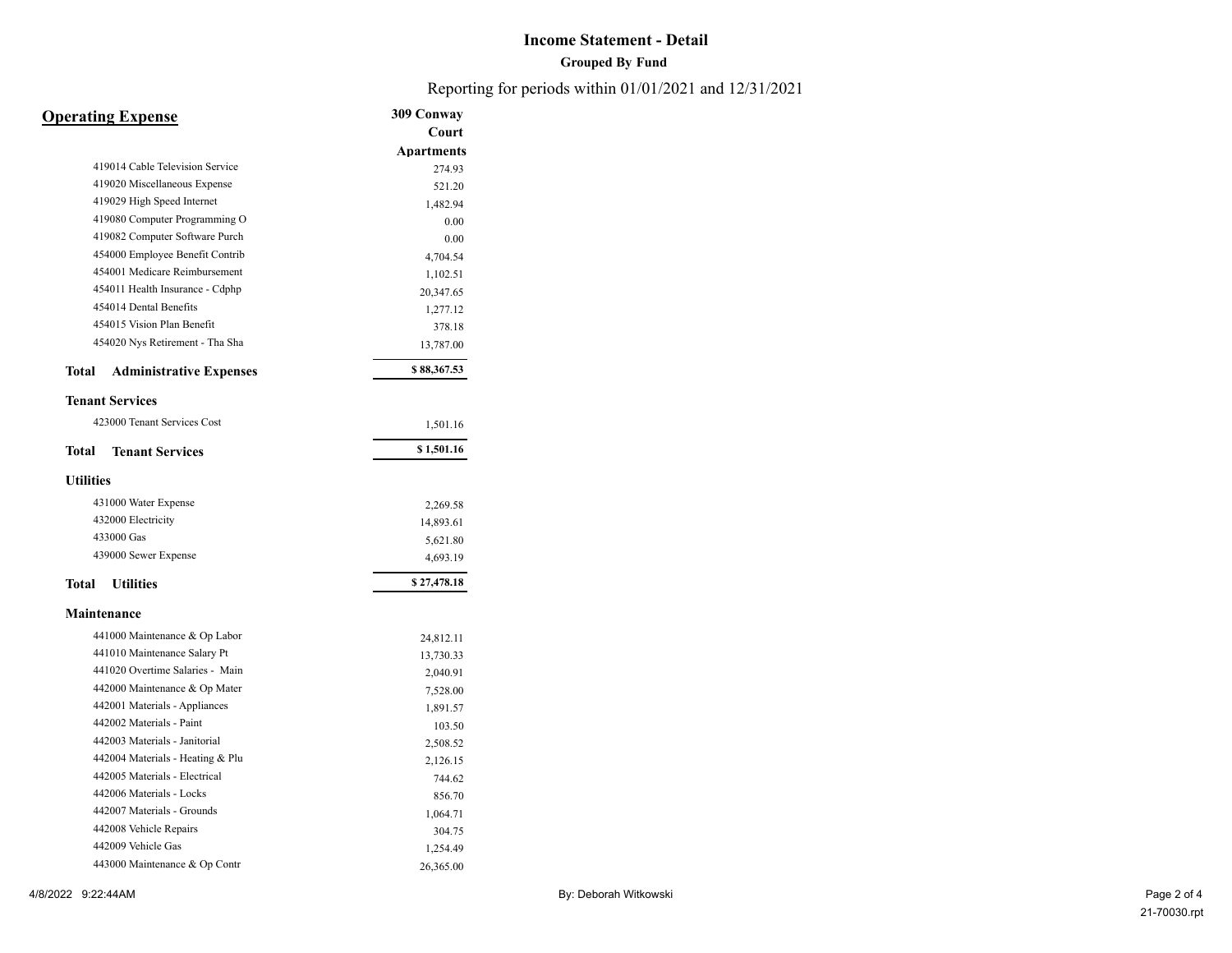#### **Grouped By Fund**

Reporting for periods within 01/01/2021 and 12/31/2021

# **Operating Expense 309 Conway**

|                                        | Court             |
|----------------------------------------|-------------------|
|                                        | <b>Apartments</b> |
| 443001 Contracts - Painting            | 2,500.00          |
| 443002 Contracts - Elevator Repa       | 11,359.95         |
| 443003 Contracts - Waste Remov         | 3,620.95          |
| 443004 Contracts - Extermination       | 2,137.00          |
| 443005 Contracts - Security Servi      | 2,700.00          |
| 443008 Contracts - Uniform Cloth       | 1,925.18          |
| 443013 Contracts - Electrical Rep      | 3,012.00          |
| 443014 Contracts - Heating & Plu       | 869.00            |
| 443015 Contracts - Miscellaneous       | 19,053.18         |
| 443016 Contracts - Grounds             | 12,971.00         |
| 443017 Contracts - Unit Inspectio      | 972.00            |
| Total<br><b>Maintenance</b>            | \$146,451.62      |
| <b>General Expenses</b>                |                   |
| 451000 Insurance                       | 20,153.17         |
| Total<br><b>General Expenses</b>       | \$20,153.17       |
| <b>Total Operating Expenses before</b> |                   |
| <b>Asset Mgt Fees</b>                  | \$283,951.66      |
| <b>Asset Management Fees</b>           | \$30,605.00       |
| <b>Total Operating Expenses</b>        | \$314,556.66      |
| <b>Net Income from Operations</b>      | \$50,028.67       |
| excluding Asset Mgt Fees               |                   |
| Net Income / (Loss) from               | \$19,423.67       |
| <b>Operations</b>                      |                   |
| <b>Non-Operating Expense</b>           | 309 Conway        |
|                                        | Court             |
|                                        | <b>Apartments</b> |
| <b>Casualty Loss</b>                   |                   |
| 459000 Siemens Debt Service to C       | 26,279.05         |
| Total<br><b>Casualty Loss</b>          | \$26,279.05       |
|                                        |                   |